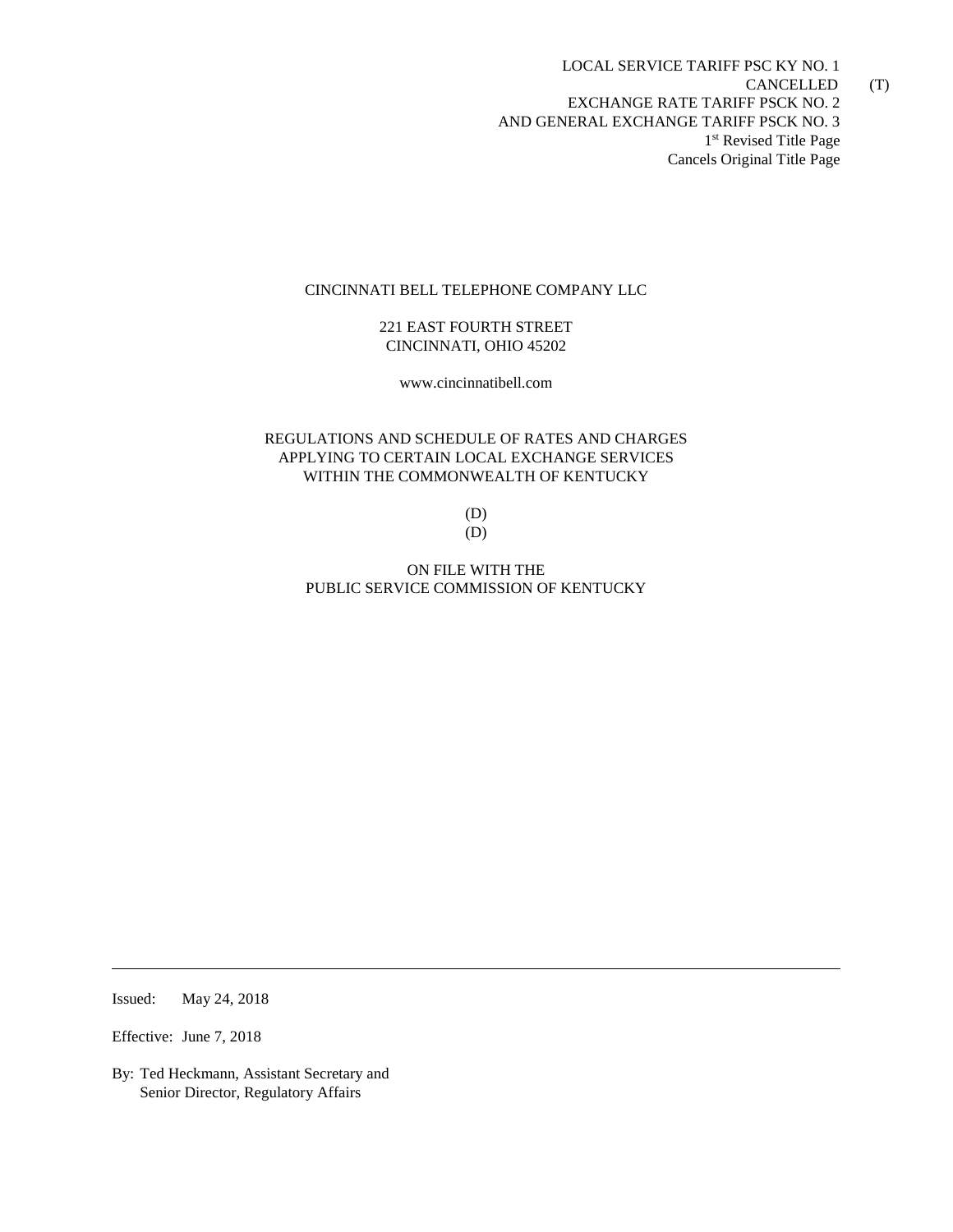# LIST OF TARIFFS

#### ACCESS SERVICE TARIFF PSCK NO. 2

## CABLE TELEVISION POLE ATTACHMENT TARIFF PSCK NO. 1

## LOCAL SERVICE TARIFF PSC KY NO. 1

### MESSAGE TELECOMMUNICATIONS SERVICE PSCK NO. 4

The tariffs listed above contain the rates and regulations governing the furnishing of the respective services of Cincinnati Bell Telephone Company LLC in the Commonwealth of Kentucky and are on file with the Public Service Commission of Kentucky.

Issued: July 8, 2016

Effective: July 22, 2016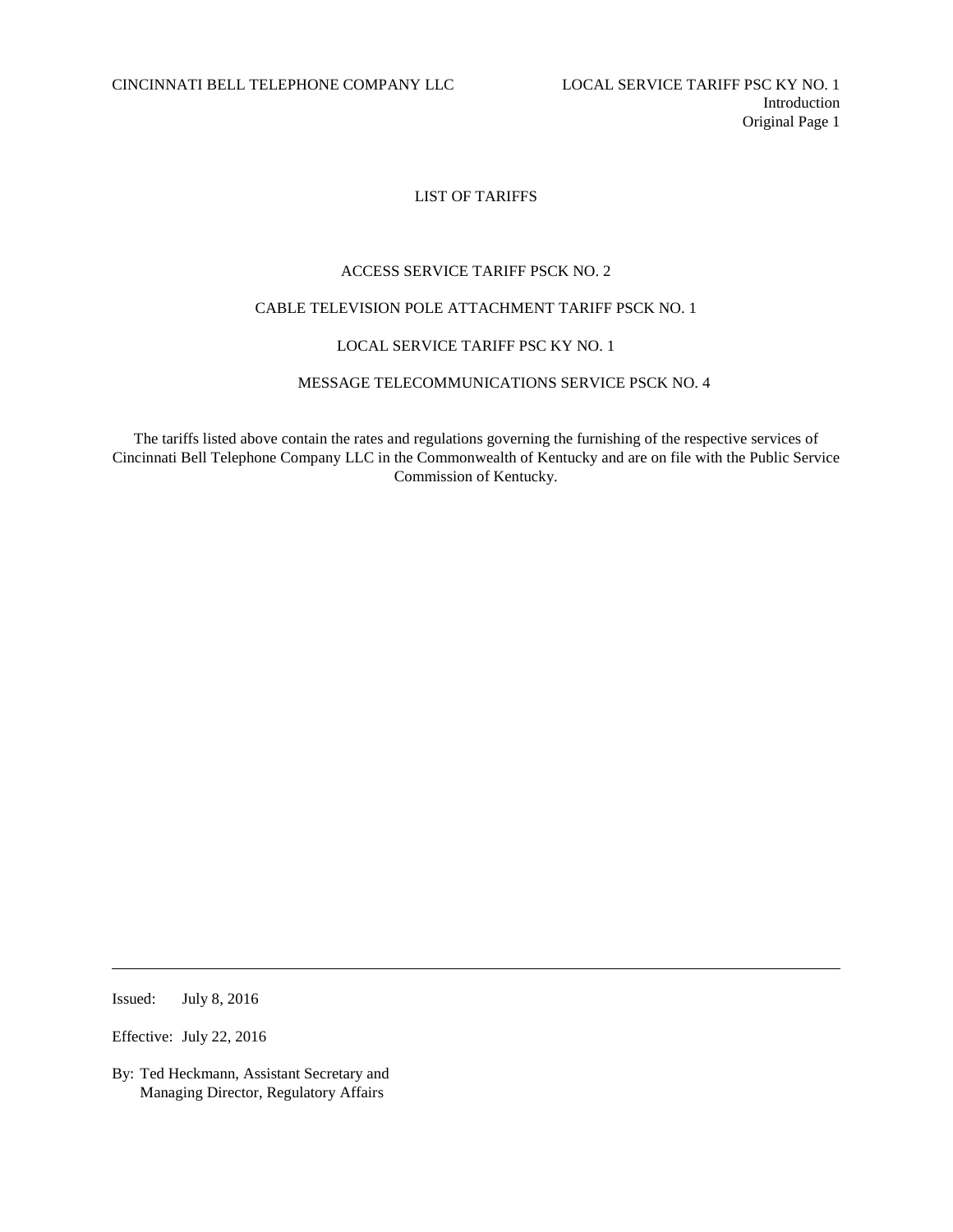## TABLE OF CONTENTS

| Section |         |
|---------|---------|
|         |         |
|         |         |
|         |         |
|         | $(D)*$  |
|         |         |
|         |         |
|         | $(D)*$  |
|         |         |
|         |         |
|         |         |
|         |         |
|         | $(D)$ * |
|         | $(D)*$  |
|         | $(D)*$  |

\*Per KRS §278.5435 all basic and non-basic services, along with applicable terms and conditions are being  $(C)$ withdrawn from this tariff. This information is now located in Cincinnati Bell's Service Agreements.  $(C)$ 

May 24, 2018 Issued:

Effective: June 7, 2018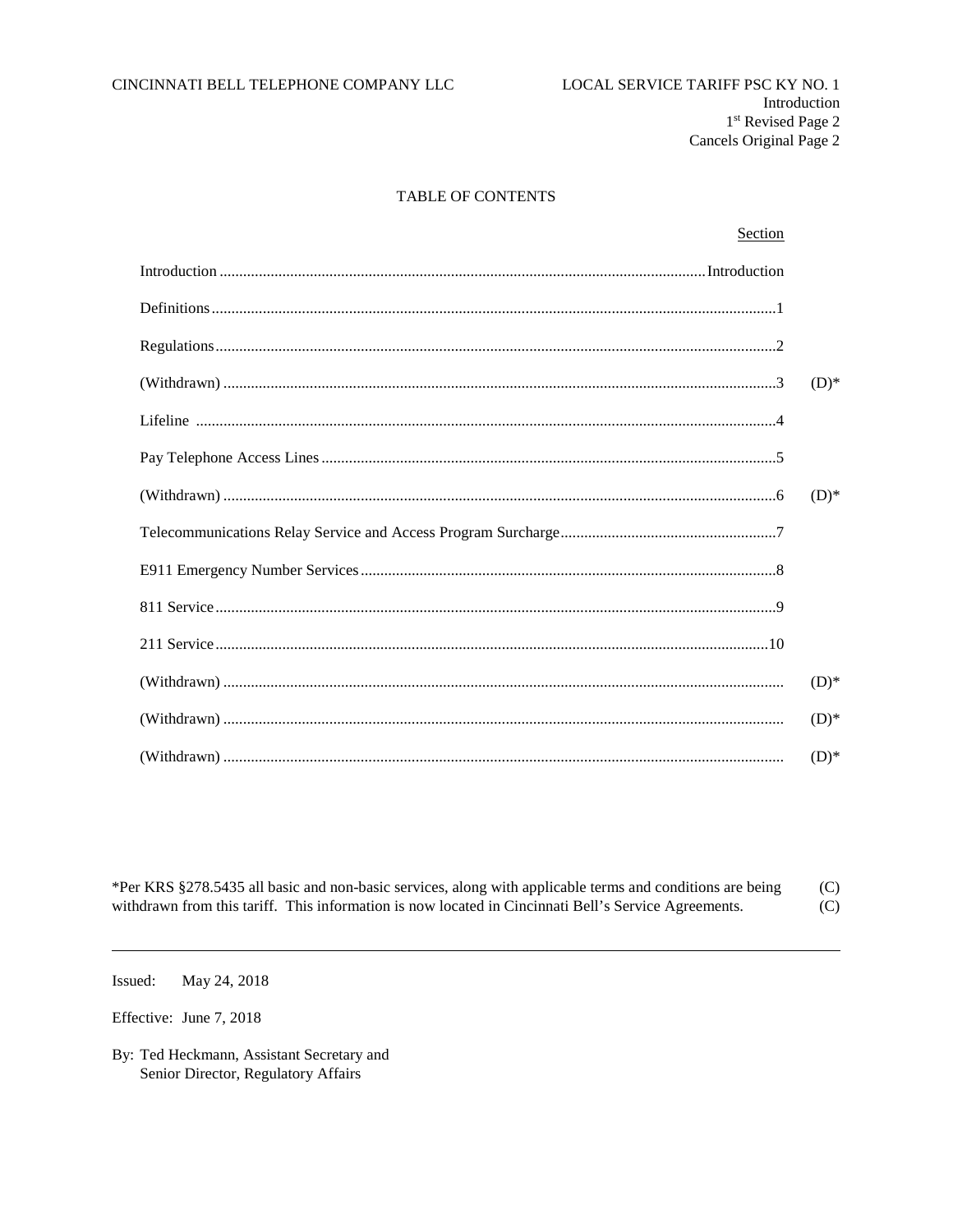### EXPLANATION OF SYMBOLS

- (C) Indicates changed regulation
- (D) Indicates discontinued rate or regulation
- (I) Indicates increase in rate
- (D) Indicates matter relocated without change
- (N) Indicates new rate or regulation
- (R) Indicates reduction in rate
- (T) Indicates a change in text but not in rate or regulation

Issued: July 8, 2016

Effective: July 22, 2016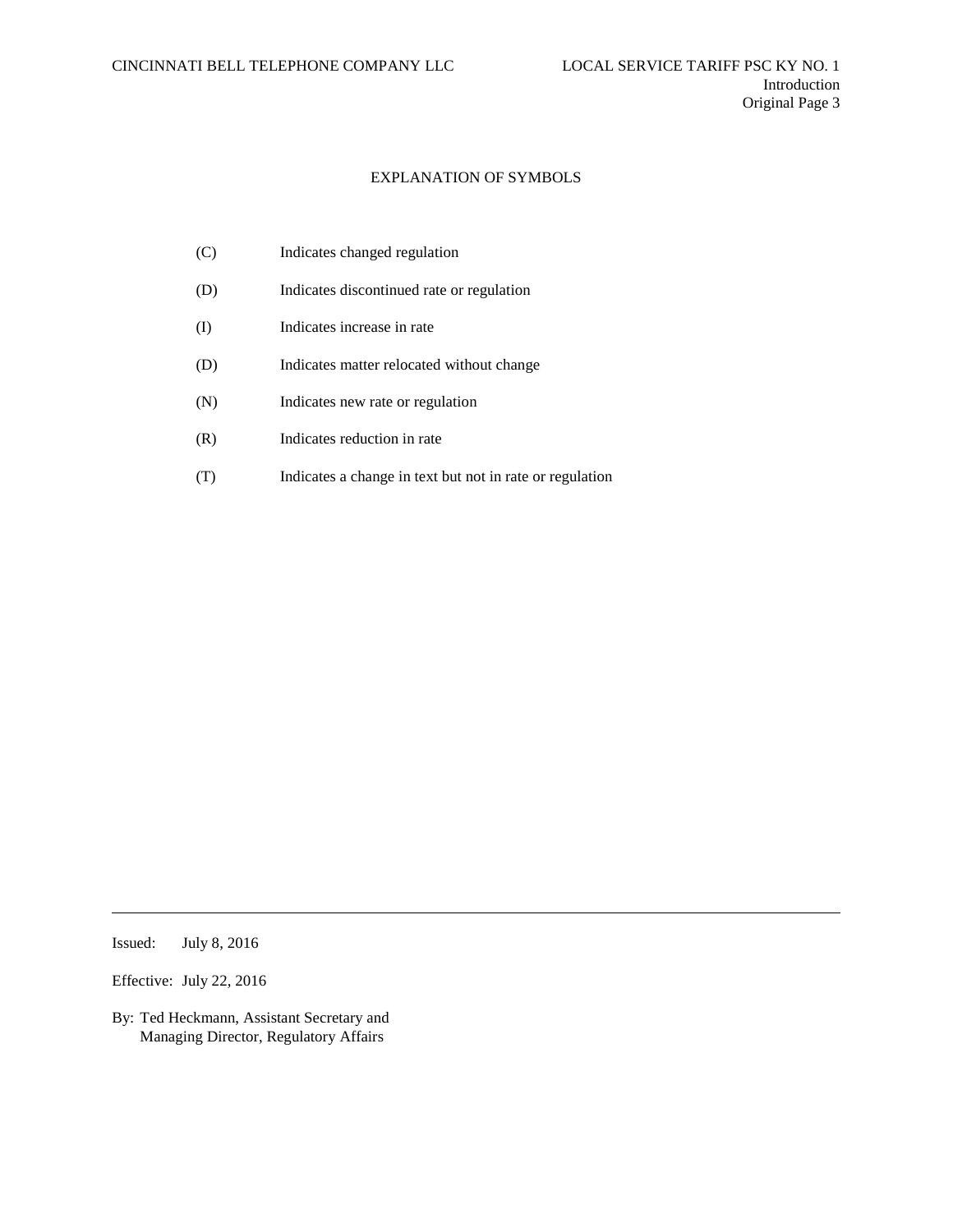INDEX

|                                                            | Section                     | Page         |         |
|------------------------------------------------------------|-----------------------------|--------------|---------|
| 211 Service                                                | 10                          | 1            |         |
| 811 Service                                                | 9                           | 1            |         |
| 911 Service                                                | 8                           | 1            |         |
| <b>Access Services</b>                                     | See Access Service Tariff   |              |         |
| (Withdrawn)                                                |                             |              | $(D)*$  |
| (Withdrawn)                                                |                             |              | $(D)*$  |
| (Withdrawn)                                                |                             |              | $(D)$ * |
| (Withdrawn)                                                |                             |              | $(D)*$  |
| (Withdrawn)                                                |                             |              | $(D)$ * |
| (Withdrawn)                                                |                             |              | $(D)*$  |
| (Withdrawn)                                                |                             |              | $(D)$ * |
| (Withdrawn)                                                |                             |              | $(D)*$  |
| (Withdrawn)                                                |                             |              | $(D)$ * |
| <b>Class of Service</b>                                    |                             | 1            |         |
| Conduit Occupancy                                          | See Pole and Conduit Tariff |              |         |
| Connection of Customer-Provided Equipment, Systems, Wiring | 2                           | 4            |         |
| (Withdrawn)                                                |                             |              | $(D)$ * |
| Defacement of Premises (Liability)                         | 2                           | 3            |         |
| Definitions                                                | $\mathbf{1}$                | $\mathbf{1}$ |         |
| (Withdrawn)                                                |                             |              | $(D)$ * |
| (Withdrawn)                                                |                             |              | $(D)$ * |
| (Withdrawn)                                                |                             |              | $(D)$ * |
| (Withdrawn)                                                |                             |              | $(D)$ * |
| (Withdrawn)                                                |                             |              | $(D)$ * |
| (Withdrawn)                                                |                             |              | $(D)$ * |

| *Per KRS §278.5435 all basic and non-basic services, along with applicable terms and conditions are being | (C) |
|-----------------------------------------------------------------------------------------------------------|-----|
| withdrawn from this tariff. This information is now located in Cincinnati Bell's Service Agreements.      | (C) |

Issued: May 24, 2018

Effective: June 7, 2018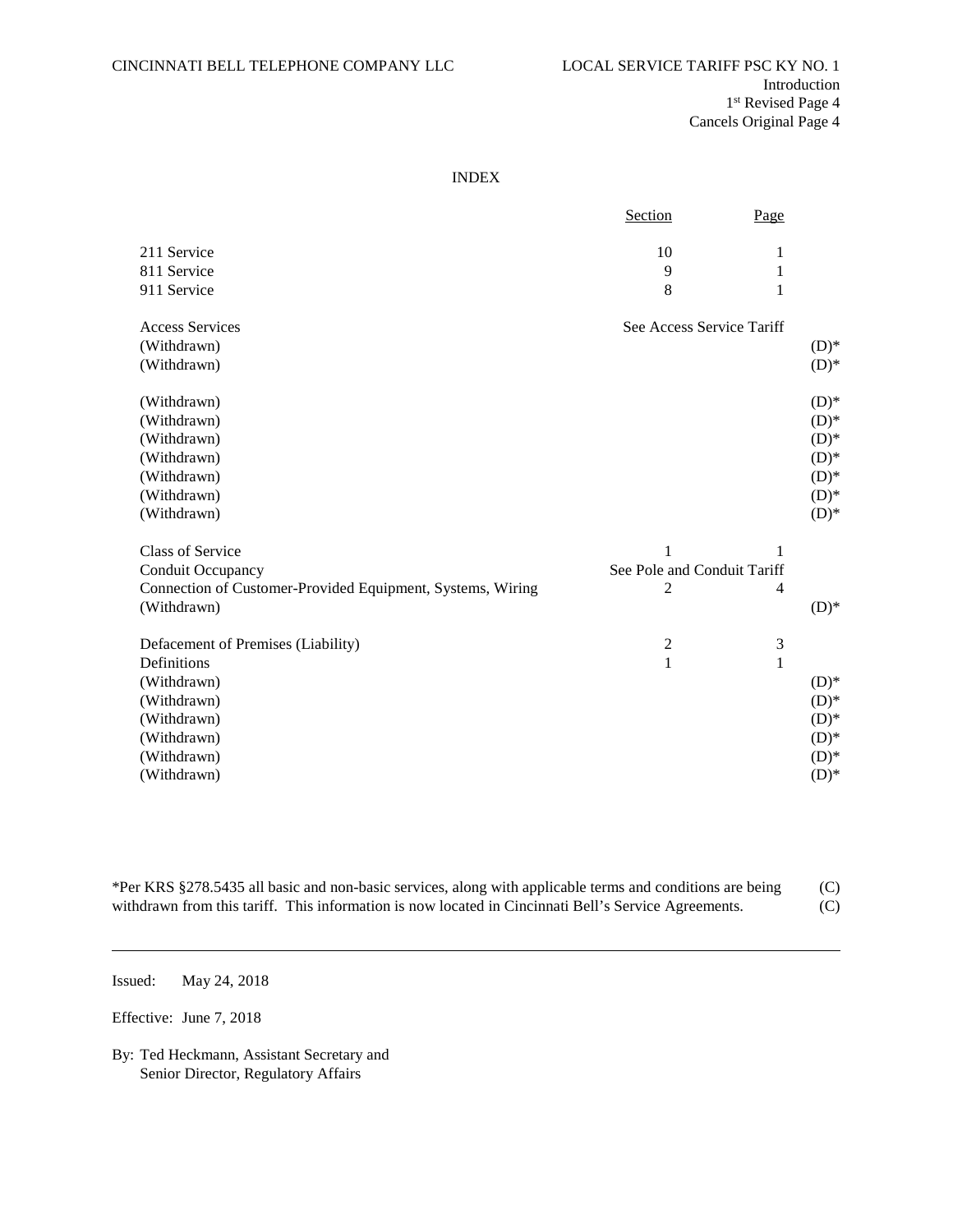#### INDEX

| Enhanced Universal Emergency Number Service (E911) - PSAPs<br>(Withdrawn) | 8                           | $\mathbf{1}$   |         |
|---------------------------------------------------------------------------|-----------------------------|----------------|---------|
|                                                                           |                             |                |         |
|                                                                           |                             |                | $(D)*$  |
| (Withdrawn)                                                               |                             |                | $(D)$ * |
| (Withdrawn)                                                               |                             |                | $(D)$ * |
| (Withdrawn)                                                               |                             |                | $(D)*$  |
| (Withdrawn)                                                               |                             |                | $(D)$ * |
| (Withdrawn)                                                               |                             |                | $(D)$ * |
| Liability of the Company                                                  | $\overline{2}$              | $\mathbf{1}$   |         |
| Lifeline Assistance                                                       | $\overline{4}$              | $\mathbf{1}$   |         |
| Lifeline Support Surcharge, Kentucky                                      | $\overline{4}$              | 3              |         |
| (Withdrawn)                                                               |                             |                | $(D)*$  |
| (Withdrawn)                                                               |                             |                | $(D)*$  |
| (Withdrawn)                                                               |                             |                | $(D)*$  |
| (Withdrawn)                                                               |                             |                | $(D)*$  |
| Obligation of the Company                                                 | $\overline{2}$              | $\mathbf{1}$   |         |
| (Withdrawn)                                                               |                             |                | $(D)*$  |
| Ownership and Use of Service and Equipment                                | $\overline{2}$              | $\overline{4}$ |         |
| (Withdrawn)                                                               |                             |                | $(D)*$  |
| (Withdrawn)                                                               |                             |                | $(D)$ * |
| Pay Telephone Access Lines                                                | 5                           | $\mathbf{1}$   |         |
| Pole Attachments                                                          | See Pole and Conduit Tariff |                |         |
| Private Switch Automatic Location Identification Service (PS/ALI)         | 8                           | 25             |         |
| Regulations, General                                                      | $\overline{2}$              | $\mathbf{1}$   |         |
| (Withdrawn)                                                               |                             |                | $(D)*$  |
| (Withdrawn)                                                               |                             |                | $(D)$ * |
| (Withdrawn)                                                               |                             |                | $(D)*$  |

Issued: May 24, 2018

Effective: June 7, 2018